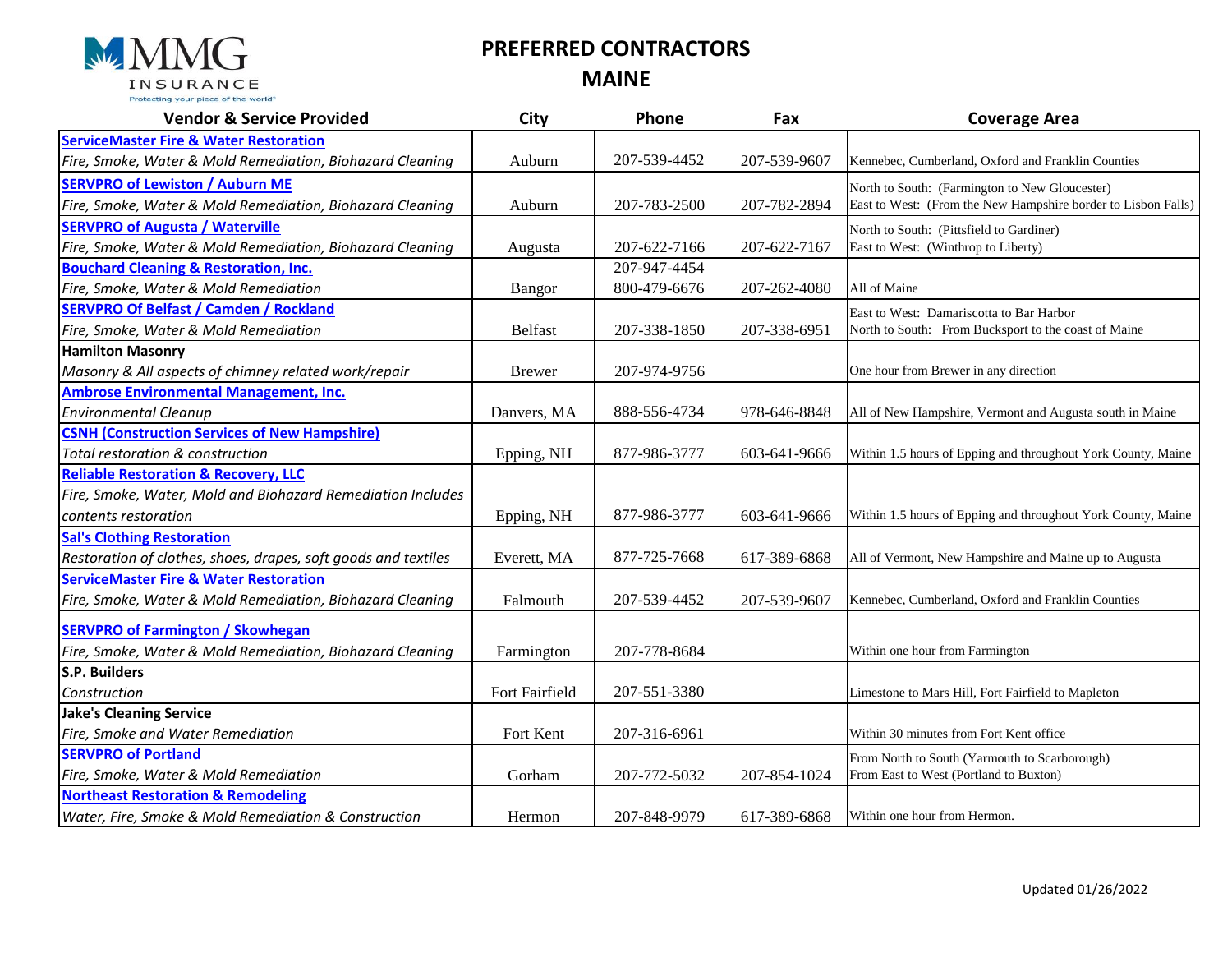

## **PREFERRED CONTRACTORS MAINE**

| <b>Vendor &amp; Service Provided</b>                     | <b>City</b>    | Phone        | Fax          | <b>Coverage Area</b>                                           |
|----------------------------------------------------------|----------------|--------------|--------------|----------------------------------------------------------------|
| <b>Electronic Restoration Systems, LLC</b>               |                |              |              |                                                                |
| <b>Electronic Restoration and Diagnostics</b>            | Hudson, NH     | 603-204-7327 | 603-880-6455 | New Hampshire, Vermont and Southern Maine                      |
| <b>Keith Trembley Builders / Paul Davis Restoration</b>  |                |              |              | South to Augusta                                               |
| Construction and Water/Mold Remediation                  | Old Town       | 207-827-4205 | 207-827-4006 | North to Houlton                                               |
| <b>First Response Cleaning &amp; Restoration</b>         |                |              |              |                                                                |
| (Remediation side of Insurcomm)                          |                |              |              |                                                                |
| Fire, Smoke, Water & Mold Remediation                    | Portsmouth, NH | 603-430-7701 | 603-373-6214 | Southern Maine as far as Portland area                         |
| <b>Insurcomm Construction, Inc.</b>                      |                |              |              |                                                                |
| Construction                                             | Portsmouth, NH | 603-430-7701 | 603-373-6214 | Southern Maine as far as Portland area                         |
| <b>Buck Construction</b>                                 |                |              |              |                                                                |
| Construction & Engineering                               | Presque Isle   | 207-764-1857 | 207-764-8590 | Within one hour from Presque Isle                              |
| <b>Service Master by Disaster</b>                        |                |              |              |                                                                |
| Fire, Smoke, Water & Mold Remediation                    | Rochester, NH  | 603-967-4744 | 603-997-9425 | Southern Maine, within 1 hour from Rochester, NH               |
| <b>Ercolani Builders</b>                                 |                |              |              |                                                                |
| <b>Residential and Commercial Construction</b>           | Saco           | 207-318-5410 |              | Southern Maine and North to Naples, ME area                    |
| <b>Rainbow International of Greater Portland</b>         |                |              |              |                                                                |
| Reconstruction, Fire, Water & Mold Remediation, Contents |                | 207-730-7125 |              |                                                                |
| <b>Pack Out Cleaning</b>                                 | Scarborough    | 877-572-4629 |              | Damariscotta to Kittery, as far west as Limerick               |
| <b>Puroclean of Portland</b>                             |                |              |              |                                                                |
| Fire, Smoke, Water & Mold Remediation                    | South Portland | 207-835-8899 |              | Within one hour from South Portland location.                  |
| <b>SERVPRO of Southern York County</b>                   |                |              |              | North to South: Waterboro to Kittery                           |
| Fire, Smoke, Water & Mold Remediation, Reconstruction    | Springvale     | 207-324-4400 | 207-324-4063 | East to West: New Hampshire border to Wells, Maine             |
| A Jack of Trades (Rodney Dubois)                         |                |              |              |                                                                |
| Construction - all aspects including home building       | Standish       | 207-615-5754 |              | Within one hour of Standish area                               |
| <b>SERVPRO of Bath / Brunswick</b>                       |                |              |              | North to South: (Richmond to the Coast of Maine)               |
| Fire, Smoke, Water & Mold Remediation & Construction     | Topsham        | 207-721-8500 | 207-721-9802 | East to West: (Lisbon Falls to Damariscotta)                   |
| <b>Advance 1 Cleaning Services Inc.</b>                  |                |              |              | Within one hour from Waterville, ME, will go farther for large |
| Water & Mold Remediation, Fire & Smoke Restoration       | Waterville     | 207-873-1241 | 207-861-8930 | losses.                                                        |
| <b>Octagon Cleaning &amp; Restoration</b>                |                |              |              |                                                                |
| Water, Mold, Fire, Smoke & BioHazard Remediation, Duct & |                |              |              |                                                                |
| Vent Cleaning and Board Up Services                      | Windham        | 207-705-5917 |              | Southern Maine                                                 |
|                                                          |                | 207-892-7473 |              |                                                                |
| <b>RAS Construction</b>                                  |                | After 5 pm   |              |                                                                |
| Construction and Water & Mold Remediation                | Windham        | 207-838-1496 | 207-892-5713 | Southern Main - within 1.5 hours of Gray, Maine                |